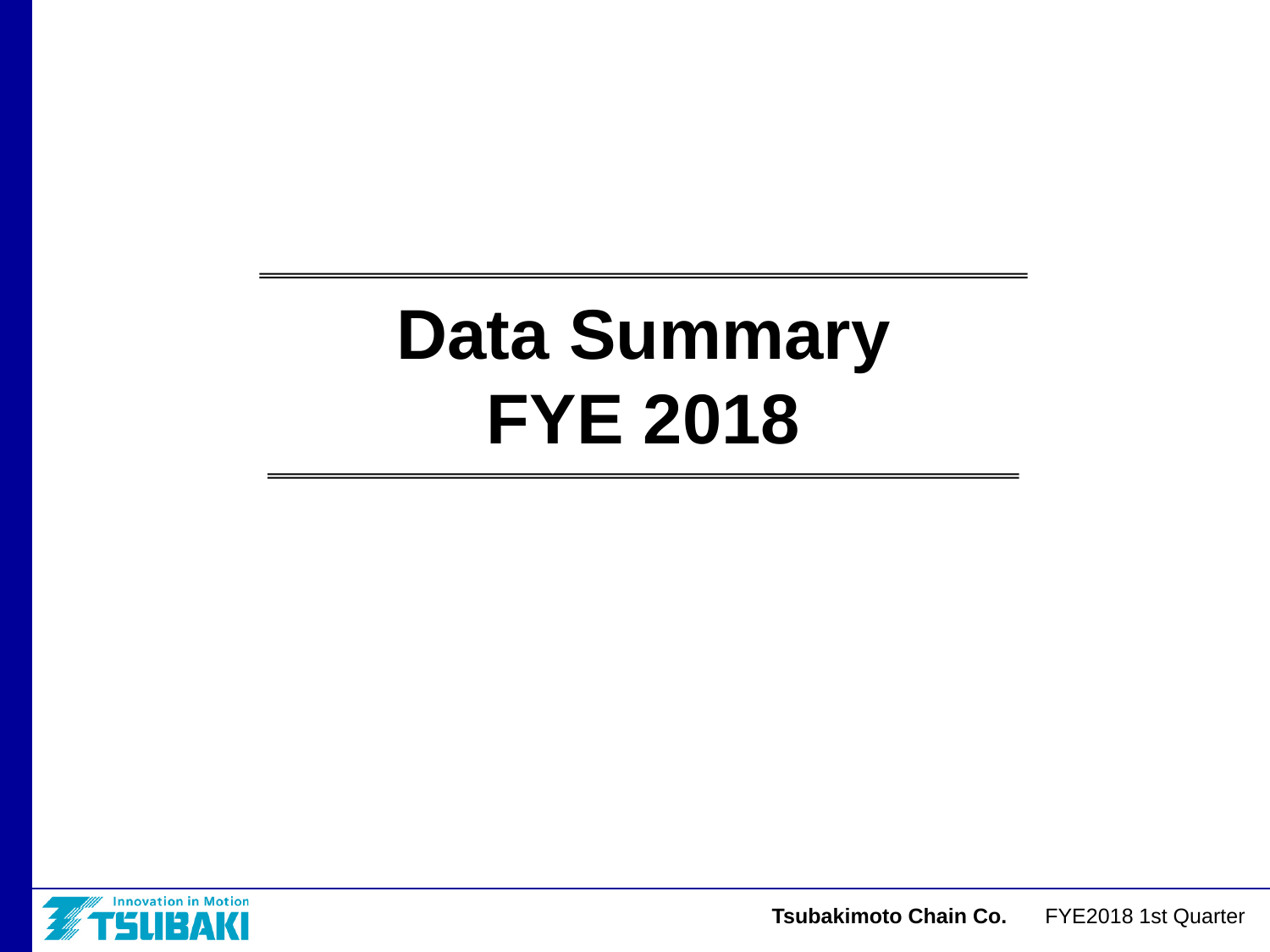#### **Reference materials**

Major exchange rates (1st Quarter)

( Yen )

| Currency    |                             | <b>FYE2014</b> | <b>FYE2015</b> | <b>FYE2016</b> | <b>FYE2017</b> | <b>FYE2018</b> |  |
|-------------|-----------------------------|----------------|----------------|----------------|----------------|----------------|--|
|             | Target period <sup>*1</sup> | 1st Quarter    | 1st Quarter    | 1st Quarter    | 1st Quarter    | 1st Quarter    |  |
| US\$        |                             | 98.78          | 102.16         | 121.43         | 108.07         | 111.10         |  |
| US\$        | $^\copyright$               | 97.72          | 102.77         | 119.16         | 115.35         | 113.60         |  |
| <b>EURO</b> | $\circled{\textsf{T}}$      | 128.96         | 140.06         | 134.19         | 121.90         | 122.27         |  |
| <b>EURO</b> | $^\copyright$               | 122.06         | 140.79         | 133.99         | 127.14         | 121.05         |  |
| Can\$       | $\circled{\textsf{T}}$      | 96.51          | 93.67          | 98.64          | 83.73          | 82.67          |  |
| A\$         | $\circled{\textsf{T}}$      | 97.93          | 95.32          | 94.33          | 80.52          | 83.45          |  |
| <b>THB</b>  | $\circled{2}$               | 3.11           | 3.15           | 3.65           | 3.24           | 3.24           |  |
| NT\$        | $\circled{\textsf{T}}$      | 3.31           | 3.39           | 3.93           | 3.32           | 3.66           |  |
| <b>RMB</b>  | $\circled{2}$               | 14.88          | 16.89          | 19.07          | 17.59          | 16.55          |  |
| <b>WON</b>  | $\circled{2}$               | 0.085          | 0.096          | 0.108          | 0.096          | 0.099          |  |
| <b>MXN</b>  | $^\copyright$               |                |                |                | 6.39           | 5.60           |  |

\*1 : ① From April 1 through June 30, ② from January 1 through March 31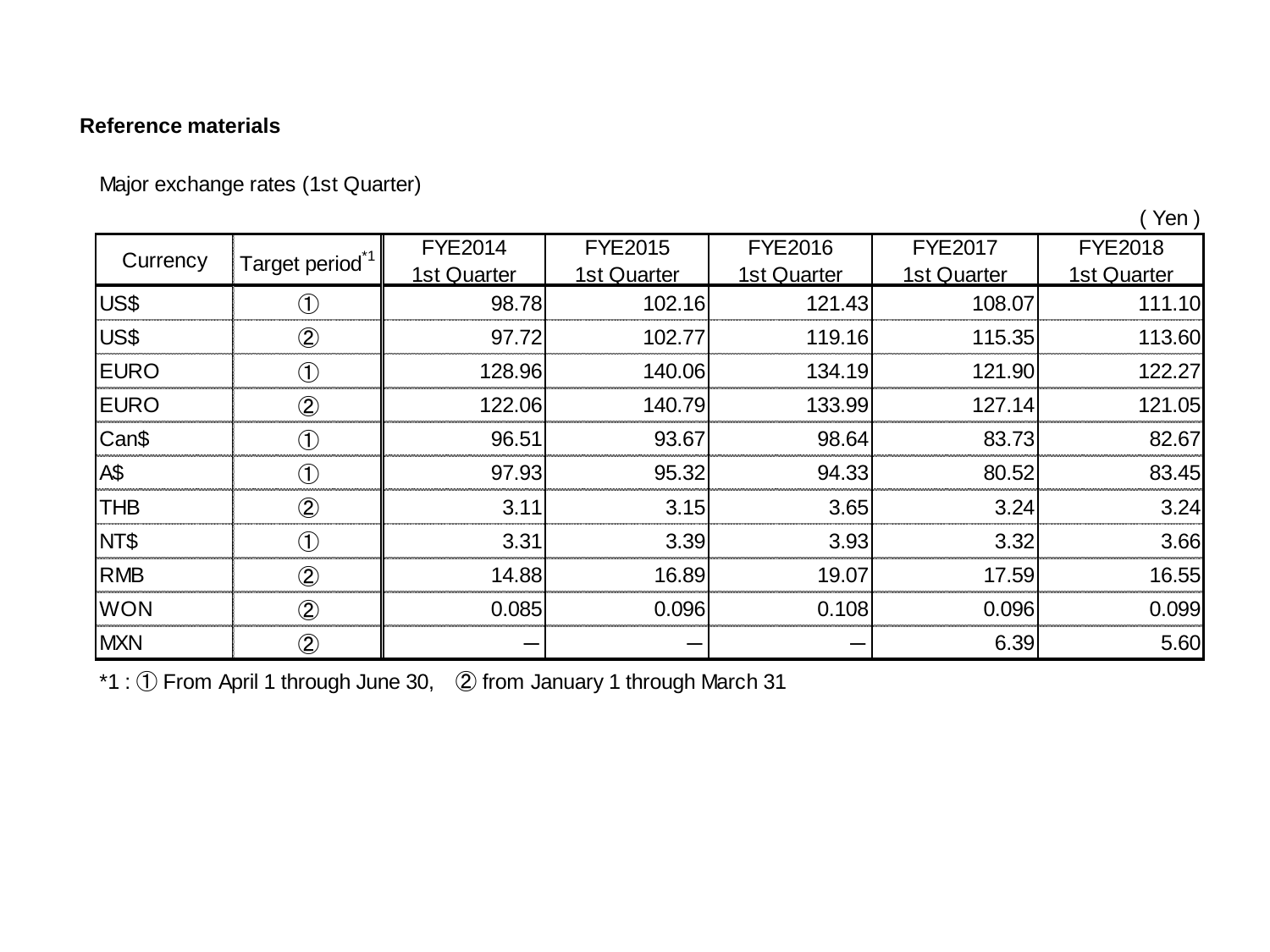### **Movement of Order Acceptance and Backlog (consolidated basis)**

(Yen, millions)

|                            |         |         | [Fiscal year] |                                           |          |        |                 |        | [Quarter] |          |    |    |    |  |  |
|----------------------------|---------|---------|---------------|-------------------------------------------|----------|--------|-----------------|--------|-----------|----------|----|----|----|--|--|
|                            |         |         |               | FYE 2014   FYE 2015   FYE 2016   FYE 2017 | FYE 2018 |        | <b>FYE 2017</b> |        |           | FYE 2018 |    |    |    |  |  |
|                            |         |         |               |                                           |          | 1Q     | 2Q              | 3Q     | 4Q        | 1Q       | 2Q | 3Q | 4Q |  |  |
| (Order acceptance)         |         |         |               |                                           |          |        |                 |        |           |          |    |    |    |  |  |
| Chain                      | 54,788  | 60,530  | 63,168        | 60,999                                    |          | 13,978 | 15,330          | 15,351 | 16,340    | 16,554   |    |    |    |  |  |
| PTUC <sup>*</sup>          | 22,025  | 22,389  | 21,745        | 21,576                                    |          | 5,243  | 5,329           | 5,344  | 5,660     | 5,949    |    |    |    |  |  |
| <b>Automotive Parts</b>    | 60,785  | 66,279  | 74,235        | 75,197                                    |          | 18,234 | 18,117          | 18,677 | 20,169    | 19,739   |    |    |    |  |  |
| Materials Handling Systems | 40,194  | 44,627  | 43,460        | 42,826                                    |          | 11,822 | 10,075          | 10,024 | 10,905    | 11,383   |    |    |    |  |  |
| Other                      | 1,895   | 2,258   | 2,165         | 2,455                                     |          | 666    | 407             | 784    | 598       | 631      |    |    |    |  |  |
| Total                      | 179,689 | 196,086 | 204,776       | 203,056                                   |          | 49,944 | 49,259          | 50,180 | 53,673    | 54,257   |    |    |    |  |  |
| (Backlog)                  |         |         |               |                                           |          |        |                 |        |           |          |    |    |    |  |  |
| Chain                      | 7,409   | 7,932   | 8,215         | 9,789                                     |          | 7,437  | 8,459           | 9,659  | 9,789     | 10,758   |    |    |    |  |  |
| PTUC <sup>*</sup>          | 3,072   | 3,361   | 3,464         | 3,732                                     |          | 3,632  | 3,622           | 3,625  | 3,732     | 4,053    |    |    |    |  |  |
| <b>Automotive Parts</b>    | 867     | 169     | 931           | 982                                       |          | 739    | 809             | 1,082  | 982       | 1,003    |    |    |    |  |  |
| Materials Handling Systems | 18,023  | 17,926  | 16,876        | 18,716                                    |          | 19,843 | 18,221          | 18,353 | 18,716    | 21,645   |    |    |    |  |  |
| Other                      | 167     | 265     | 88            | 163                                       |          | 282    | 81              | 280    | 163       | 228      |    |    |    |  |  |
| Total                      | 29,540  | 29,655  | 29,576        | 33,385                                    |          | 31,935 | 31,194          | 33,003 | 33,385    | 37,689   |    |    |    |  |  |

\*1 : P.T.U.C = Power Transmission Units and Components

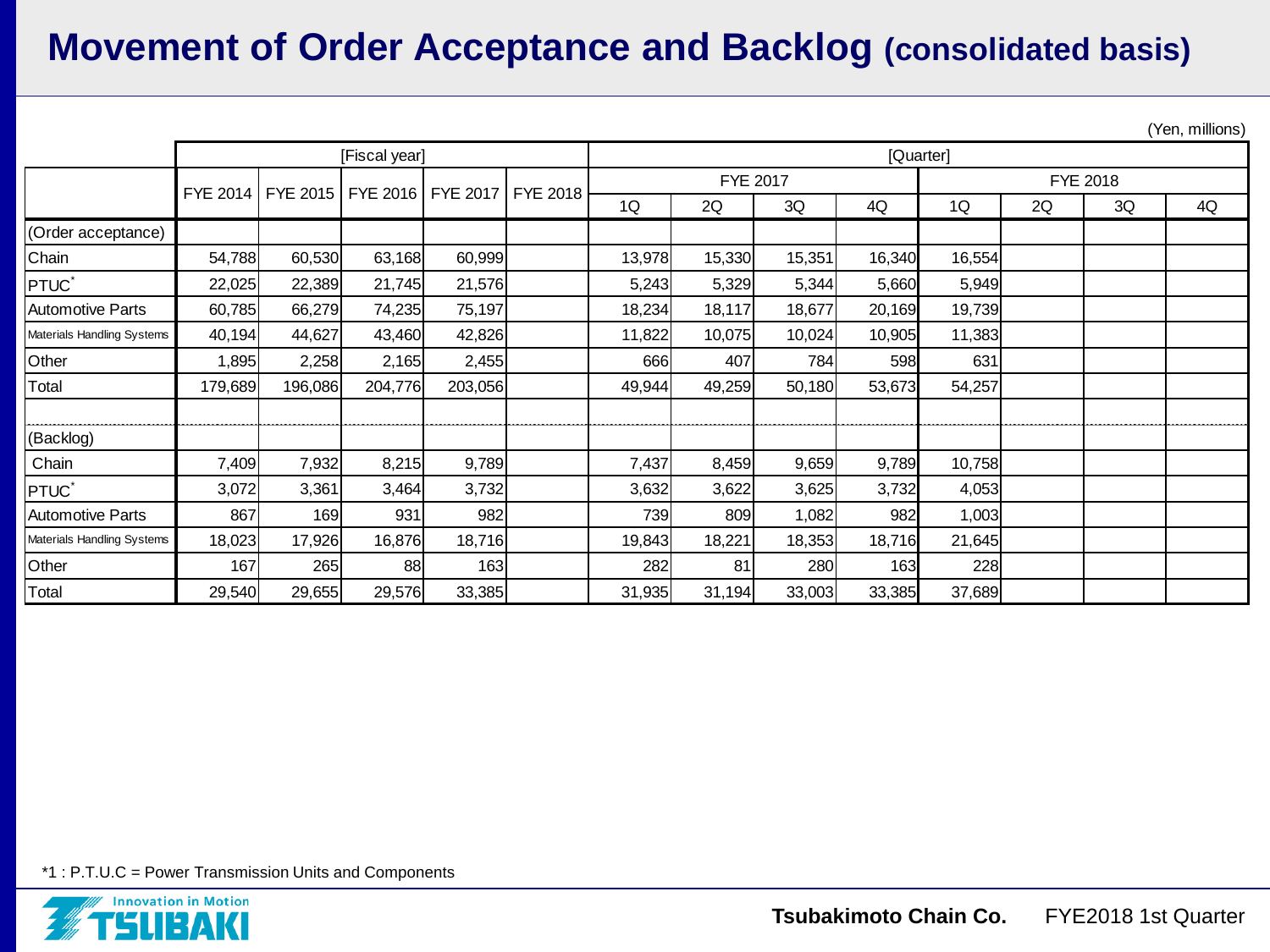### **Segment Information (by business group)**

(Yen, millions)

|                             |                      |         | [Fiscal year] |                 |          |        |                |        | [Quarter] |                |    |     |     |  |  |  |
|-----------------------------|----------------------|---------|---------------|-----------------|----------|--------|----------------|--------|-----------|----------------|----|-----|-----|--|--|--|
|                             | FYE 2014<br>FYE 2015 |         | FYE 2016      | <b>FYE 2017</b> | FYE 2018 |        | <b>FYE2017</b> |        |           | <b>FYE2018</b> |    |     |     |  |  |  |
|                             |                      |         |               |                 |          | 1Q     | 2 Q            | 3 Q    | 4 Q       | 1Q             | 2Q | 3 Q | 4 Q |  |  |  |
| $(Sales)^*$ <sup>1</sup>    |                      |         |               |                 |          |        |                |        |           |                |    |     |     |  |  |  |
| Chain                       | 55,828               | 61,721  | 63,998        | 60,600          |          | 14,547 | 14,562         | 14,980 | 16,509    | 15,982         |    |     |     |  |  |  |
| PTUC <sup>*2</sup>          | 21,612               | 22,557  | 21,975        | 21,563          |          | 5,083  | 5,369          | 5,455  | 5,654     | 5,725          |    |     |     |  |  |  |
| <b>Automotive Parts</b>     | 60,674               | 66,978  | 73,473        | 75,147          |          | 18,425 | 18,048         | 18,403 | 20,269    | 19,719         |    |     |     |  |  |  |
| Materials Handling Systems  | 39,565               | 45,169  | 44,354        | 41,043          |          | 8,445  | 11,254         | 9,981  | 11,362    | 8,347          |    |     |     |  |  |  |
| Other                       | 2,719                | 2,968   | 3,186         | 3,001           |          | 631    | 765            | 730    | 874       | 704            |    |     |     |  |  |  |
| Consolidated                | 178,022              | 196,738 | 203,976       | 198,762         |          | 46,596 | 49,143         | 49,004 | 54,017    | 49,870         |    |     |     |  |  |  |
|                             |                      |         |               |                 |          |        |                |        |           |                |    |     |     |  |  |  |
| (Operating profit)          |                      |         |               |                 |          |        |                |        |           |                |    |     |     |  |  |  |
| Chain                       | 3,763                | 5,002   | 6,172         | 7,102           |          | 1,409  | 1,655          | 1,898  | 2,139     | 1,788          |    |     |     |  |  |  |
| PTUC <sup>*2</sup>          | 2,273                | 2,400   | 2,428         | 2,218           |          | 493    | 460            | 667    | 596       | 690            |    |     |     |  |  |  |
| <b>Automotive Parts</b>     | 10,119               | 11,916  | 12,258        | 12,385          |          | 3,007  | 2,815          | 3,370  | 3,192     | 2,680          |    |     |     |  |  |  |
| Materials Handling Systems  | 1,192                | 1,940   | 659           | 706             |          | -599   | 562            | 127    | 616       | $-448$         |    |     |     |  |  |  |
| Other                       | 63                   | 123     | 84            | -1              |          | $-18$  | -6             | -51    | 29        | $-23$          |    |     |     |  |  |  |
| Consolidated                | 17,354               | 21,427  | 21,570        | 21,647          |          | 4,139  | 5,350          | 5,818  | 6,338     | 4,331          |    |     |     |  |  |  |
|                             |                      |         |               |                 |          |        |                |        |           |                |    |     |     |  |  |  |
| (Operating profit, percent) |                      |         |               |                 |          |        |                |        |           |                |    |     |     |  |  |  |
| Chain                       | 6.7%                 | 8.1%    | 9.6%          | 11.7%           |          | 9.7%   | 11.4%          | 12.7%  | 13.0%     | 11.2%          |    |     |     |  |  |  |
| PTUC <sup>*2</sup>          | 10.5%                | 10.6%   | 11.0%         | 10.3%           |          | 9.7%   | 8.6%           | 12.2%  | 10.5%     | 12.1%          |    |     |     |  |  |  |
| <b>Automotive Parts</b>     | 16.7%                | 17.8%   | 16.7%         | 16.5%           |          | 16.3%  | 15.6%          | 18.3%  | 15.7%     | 13.6%          |    |     |     |  |  |  |
| Materials Handling Systems  | 3.0%                 | 4.3%    | 1.5%          | 1.7%            |          | —      | 5.0%           | 1.3%   | 5.4%      |                |    |     |     |  |  |  |
| Other                       | 2.3%                 | 4.2%    | 2.6%          |                 |          | —      |                | —      | 3.3%      |                |    |     |     |  |  |  |
| Consolidated                | 9.7%                 | 10.9%   | 10.6%         | 10.9%           |          | 8.9%   | 10.9%          | 11.9%  | 11.7%     | 8.7%           |    |     |     |  |  |  |

\*1 : Sales figures include internal sales and transfers between segments.

\*2 : P.T.U.C = Power Transmission Units and Components